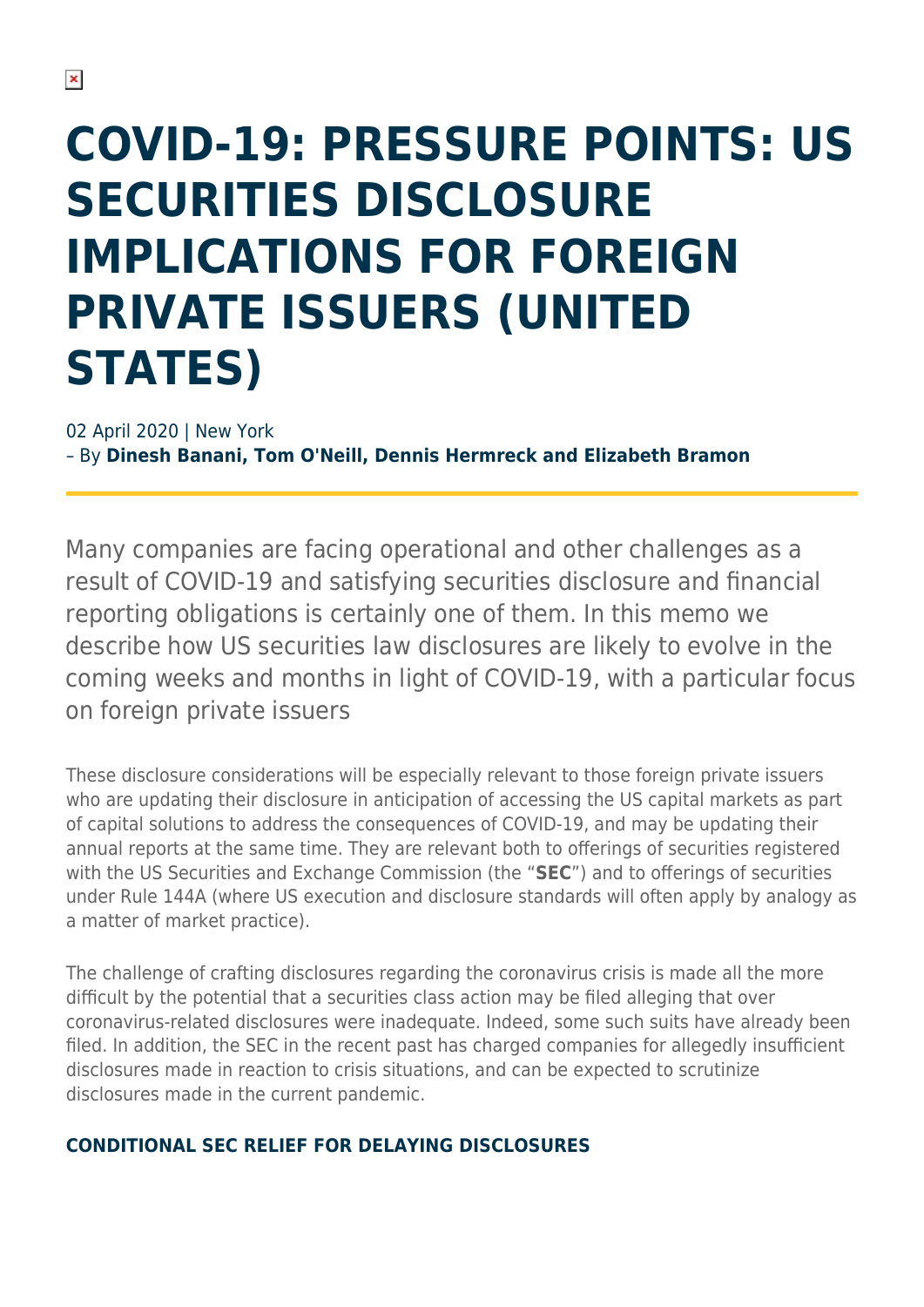The SEC has emphasised that health and safety of employees should be the first priority for companies at this time and these matters should not be compromised to meet financial reporting requirements. As a result, for companies reporting under the Securities Exchange Act of 1934 (the "**US Exchange Act**"), the SEC has issued conditional relief from deadlines to file certain reports. The relief comprises an extension of 45 days to file Form 10-K, Form 10-Q, Form 20-F, proxy statements and, in some cases, beneficial ownership reports, provided:

The filing was originally due to be made between March 1, 2020 and July 1, 2020;

The reporting company is unable to meet the original deadline as a result of the pandemic;

By the original deadline to make its filing, the company furnishes instead a Form 8-K or Form 6-K stating that it is relying on the relief and the reasons for doing so, and the expected date of making the filing. Companies are encouraged to consider whether including risk factor disclosure on COVID-19 would be appropriate; and

The company makes its original filing within 45 days of its original deadline, noting that it relied on the relief and why.

It will be interesting to see how many issuers take advantage of the SEC's relief. At the time of any Form 8-K or Form 6-K announcing reliance on such relief, there will be pressure on companies to explain, with some detail, the impact that COVID-19 is having on their business at that time, and companies may not be ready to make such disclosures as they assess impact in an incredibly dynamic environment. The SEC did clarify that any filing that is made on a delayed basis in reliance on the relief will not constitute a "late filing" under the securities rules (and issuers will not need to rely on the usual safe harbour for late filings under US Exchange Act Rule 12b-25).

#### **KEY DISCLOSURE CONSIDERATIONS**

On March 25, 2020, the SEC's Division of Corporation Finance issued CF Disclosure Guidance: Topic No. 9 (the "**COVID-19 Disclosure Guidance**"), which provides the Division of Corporation Finance's current views regarding disclosure and other securities law obligations that companies should consider with respect to the COVID-19 and related business and market disruptions. In the guidance, the Division noted: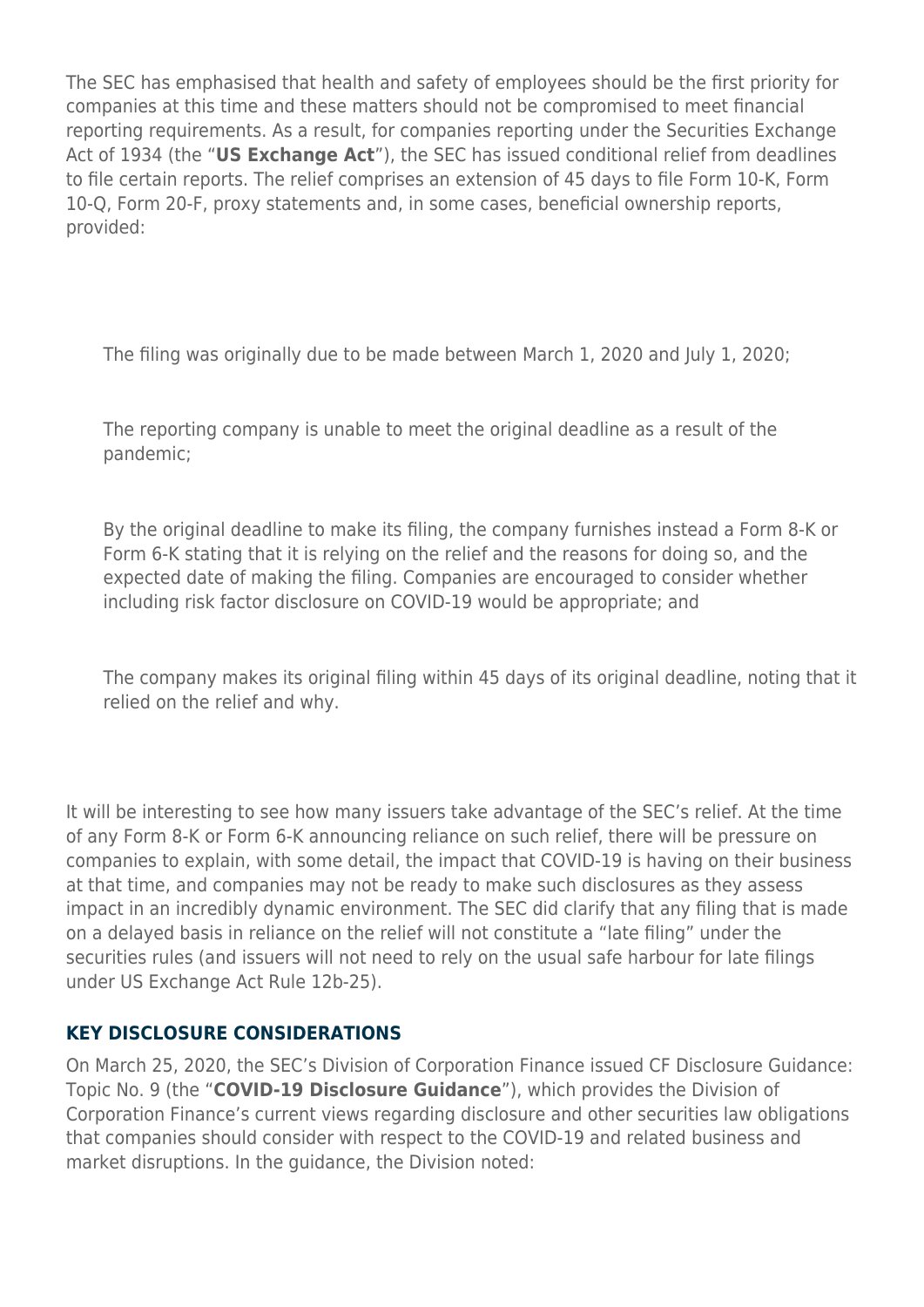"The Division encourages timely reporting while recognizing that it may be difficult to assess or predict with precision the broad effects of COVID-19 on industries or individual companies. We also recognize that the actual impact will depend on many factors beyond a company's control and knowledge. Nevertheless, the effects COVID-19 has had on a company, what management expects its future impact will be, how management is responding to evolving events, and how it is planning for COVID-19-related uncertainties can be material to investment and voting decisions."

As the wider effects of the pandemic continue to become more manifest across the globe, we expect that most, if not all, public companies reporting financial results during the outbreak will include disclosure on the impact of COVID-19 on the issuer's business and how the issuer is responding to that impact. This will raise several questions for companies with US reporting obligations, including foreign private issuers:

When should disclosure be provided? If they have not already, foreign private issuers should be prepared to provide disclosure of the impact of COVID-19 on their business, results of operations, financial condition and prospects in their next periodic financial report filed with the SEC. This is likely to be their annual report on Form 20-F, which, for issuers with a December 31 year end, is due to be filed by April 30, although there may be circumstances in which the filing of the Form 20-F can be delayed (see the conditional relief from the SEC discussed above). However, foreign private issuers with home country reporting obligations may need to address the market earlier and those foreign private issuers with only a US listing should, to the extent consistent with the home country reporting requirements, look to the "triggering events" under the SEC's Form 8-K as a proxy for determining whether a Form 6-K filing is needed regarding a particular COVID-19 related event. These triggering events include, among others:

entry into, or amendment of, a material agreement not made in the ordinary course of business;

termination of a material agreement not made in the ordinary course of business (other than by expiration on a stated termination date, or the completion of all parties' obligations);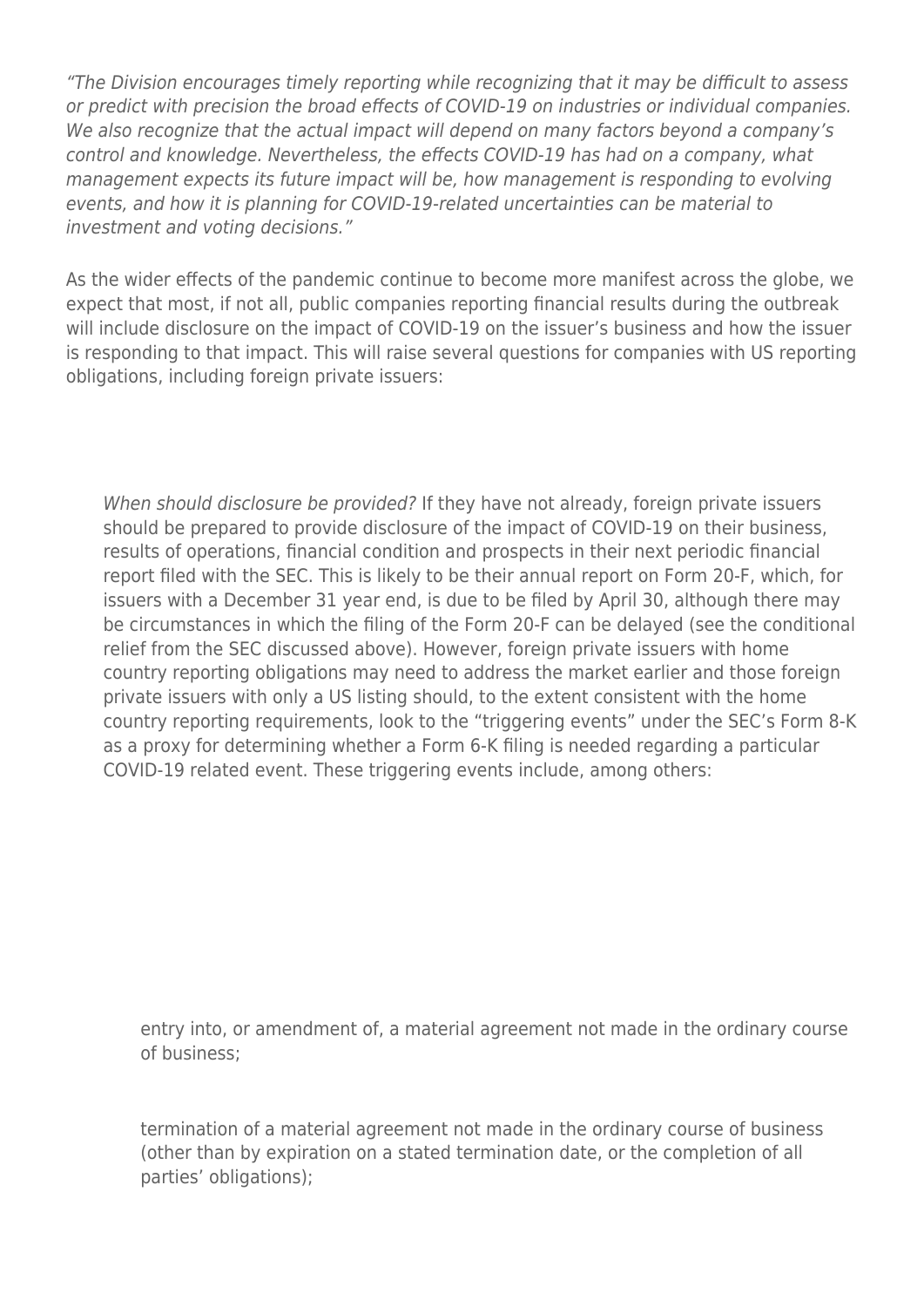acquisition or disposition of a "significant amount of assets" (otherwise than in the ordinary course of business);

creation of a material direct financial obligation or a material obligation under an offbalance sheet arrangement;

triggering events that accelerate or increase a material direct financial obligation or a material obligation under an off-balance sheet arrangement; and

if an issuer's board of directors, a board committee or an authorized officer, if board action is not required, concludes that a material charge for impairment to one or more assets (including impairments of securities or goodwill) is required under GAAP or IFRS.

In its recent COVID-19 Disclosure Guidance, the Division of Corporation Finance also stated that although not required to do so, companies often release earnings estimates and other financial results in advance of finalizing the required financial reporting for the relevant period. The Division noted that companies may be considering how to report the evolving impact of COVID-19 in light of unexpected nonrecurring charges and expenses. They also recognized that the impact of COVID-19 on businesses may present a number of novel or complex accounting issues that, depending on the particular facts and circumstances, may take time to resolve.

What to disclose? In its COVID-19 Disclosure Guidance, the Division of Corporation Finance emphasised the need for COVID-19-related disclosures within the context of the federal securities laws and the principles-based disclosure system. The cornerstone of this system is disclosure of material information that is widely disseminated. It is only with this type of disclosure that all investors can make informed decisions.

The SEC's disclosure requirements can apply to a broad range of evolving business risks even in the absence of a specific line item requirement that names the particular risk presented. In addition, a number of existing rules or regulations require disclosure about the known or reasonably likely effects of and the types of risks presented by COVID-19. As a result, disclosure of these risks and COVID-19-related effects may be necessary or appropriate in management's discussion and analysis (MD&A), the business section, risk factors, legal proceedings, disclosure controls and procedures, internal control over financial reporting, and the financial statements.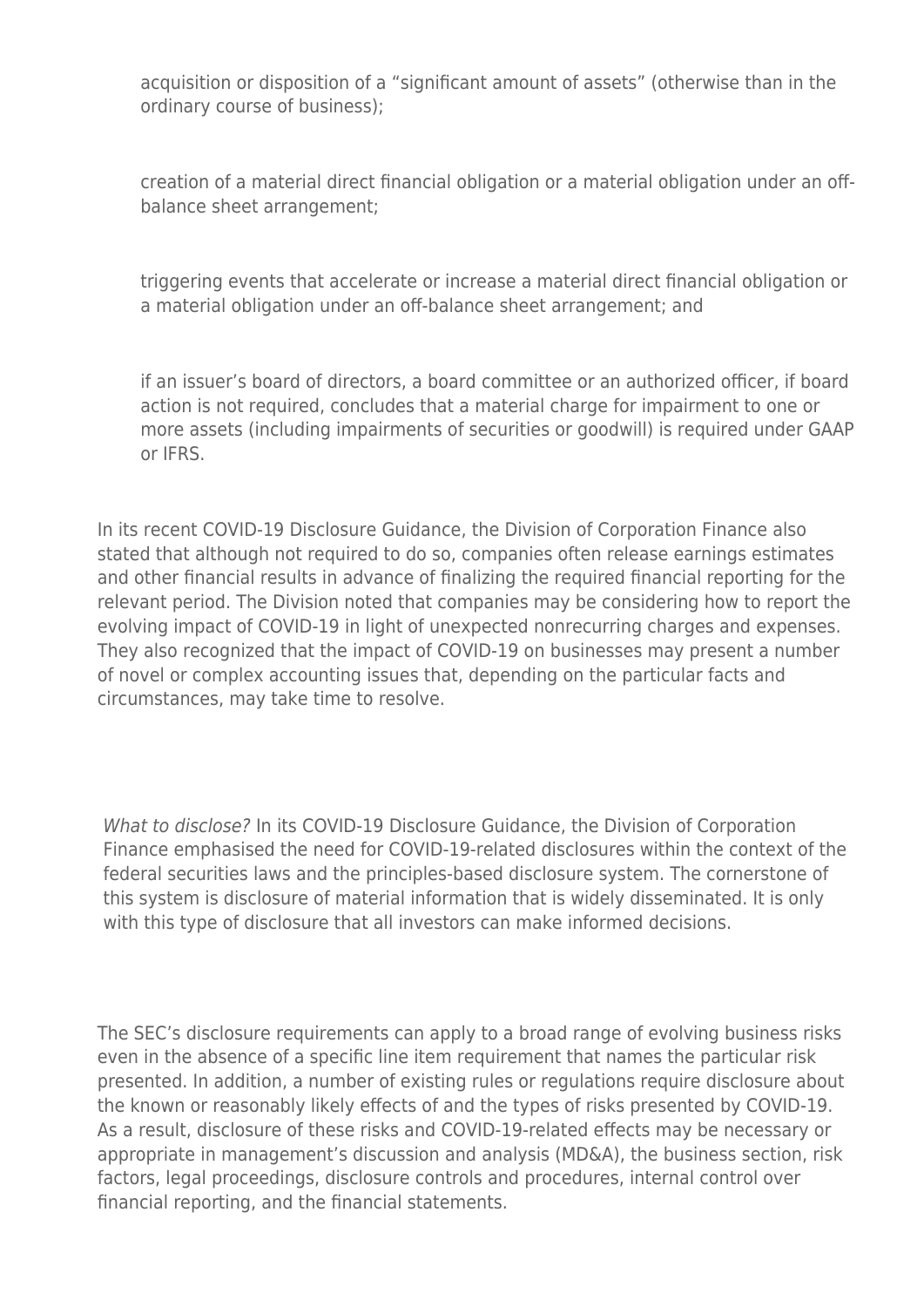However, assessing the evolving effects of COVID-19 and related risks will be a facts and circumstances analysis. Disclosure about these risks and effects, including how the company and management are responding to them, should be specific to a company's situation. As companies assess COVID-19-related effects and consider their disclosure obligations, the COVID-19 Disclosure Guidance raises a series of non-exhaustive questions for companies to consider with respect to their present and future operations:

How has COVID-19 impacted your financial condition and results of operations? In light of changing trends and the overall economic outlook, how do you expect COVID-19 to impact your future operating results and near-and-long-term financial condition? Do you expect that COVID-19 will impact future operations differently than how it affected the current period?

How has COVID-19 impacted your capital and financial resources, including your overall liquidity position and outlook? Has your cost of or access to capital and funding sources, such as revolving credit facilities or other sources changed, or is it reasonably likely to change? Have your sources or uses of cash otherwise been materially impacted? Is there a material uncertainty about your ongoing ability to meet the covenants of your credit agreements? If a material liquidity deficiency has been identified, what course of action has the company taken or proposed to take to remedy the deficiency? Consider the requirement to disclose known trends and uncertainties as it relates to your ability to service your debt or other financial obligations, access the debt markets, including commercial paper or other short-term financing arrangements, maturity mismatches between borrowing sources and the assets funded by those sources, changes in terms requested by counterparties, changes in the valuation of collateral, and counterparty or customer risk. Do you expect to disclose or incur any material COVID-19-related contingencies?

How do you expect COVID-19 to affect assets on your balance sheet and your ability to timely account for those assets? For example, will there be significant changes in judgments in determining the fair-value of assets measured in accordance with U.S GAAP or IFRS?

Do you anticipate any material impairments (e.g., with respect to goodwill, intangible assets, long-lived assets, right of use assets, investment securities), increases in allowances for credit losses, restructuring charges, other expenses, or changes in accounting judgments that have had or are reasonably likely to have a material impact on your financial statements?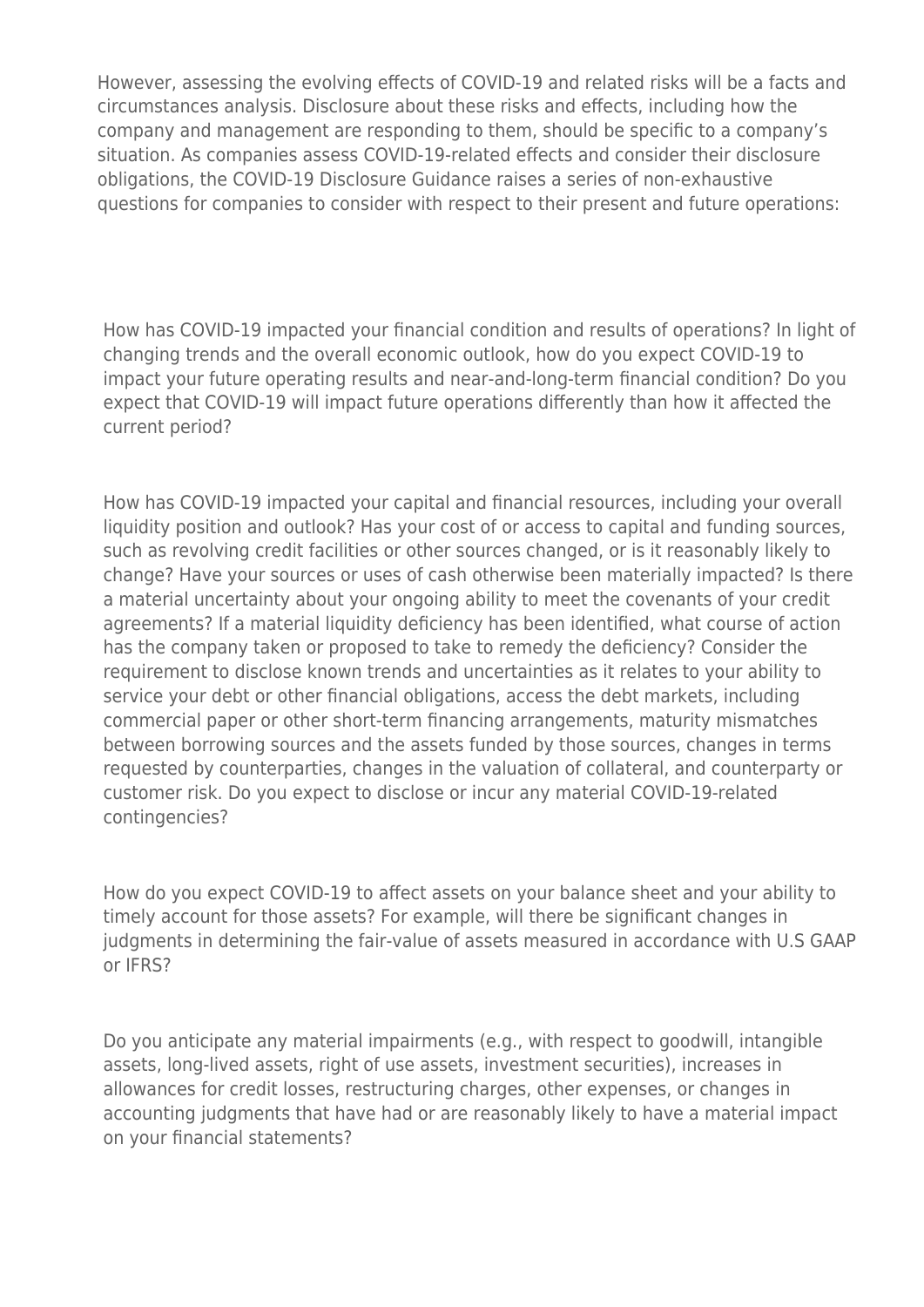Have COVID-19-related circumstances such as remote work arrangements adversely affected your ability to maintain operations, including financial reporting systems, internal control over financial reporting and disclosure controls and procedures? If so, what changes in your controls have occurred during the current period that materially affect or are reasonably likely to materially affect your internal control over financial reporting? What challenges do you anticipate in your ability to maintain these systems and controls?

Have you experienced challenges in implementing your business continuity plans or do you foresee requiring material expenditures to do so? Do you face any material resource constraints in implementing these plans?

Do you expect COVID-19 to materially affect the demand for your products or services?

Do you anticipate a material adverse impact of COVID-19 on your supply chain or the methods used to distribute your products or services? Do you expect the anticipated impact of COVID-19 to materially change the relationship between costs and revenues?

Will your operations be materially impacted by any constraints or other impacts on your human capital resources and productivity?

Are travel restrictions and border closures expected to have a material impact on your ability to operate and achieve your business goals?

In its COVID-19 Disclosure Guidance, the Division of Corporation Finance also recognized that much of the disclosure that would address the types of considerations noted above would involve forward looking information that may be based on assumptions and expectations regarding future events. As a result, providing forward-looking information in an effort to keep investors informed about material developments, including known trends or uncertainties regarding COVID-19, will need to be undertaken in a way to avail companies of the forward-looking statement safe harbours in Section 27A of the Securities Act and Section 21E of the Exchange Act. This will require updating any forward-looking statement disclaimers and legends in public disclosures to specifically refer to the statements associated with COVID-19 and the risks associated therewith.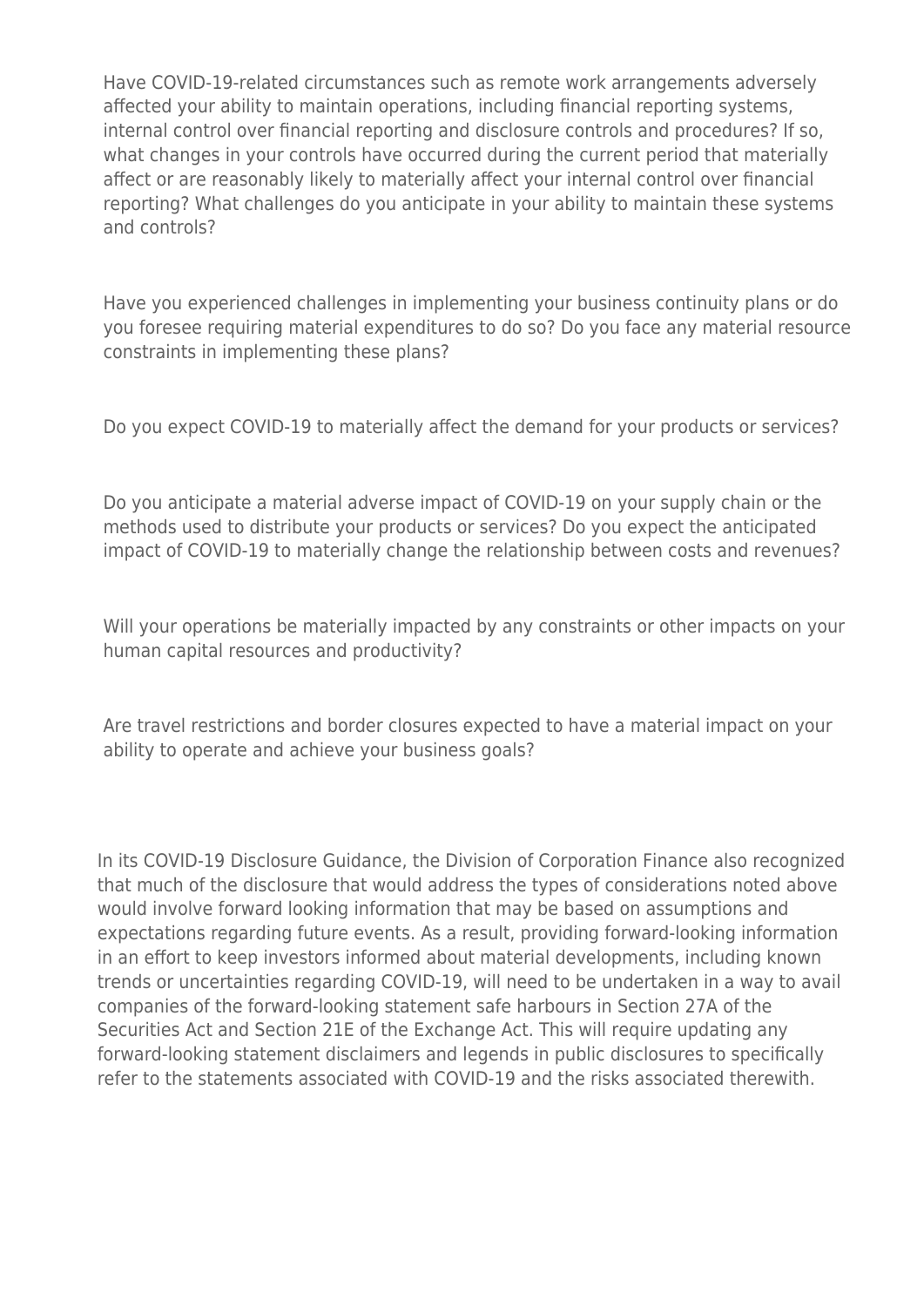How do you address market abuse/insider trading concerns? Issuers have an ongoing requirement to monitor and prevent insider trading and market abuse, but that need is even higher as corporate insiders and certain market participants may be receiving material non-public information on a frequent basis. This highlights the need for compliance with internal controls on the flow of material non-public information within an organisation.

In its COVID-19 Disclosure Guidance, the Division of Corporation Finance emphasised the need for companies and other related persons to consider their market activities, including the issuance or purchase of securities, in light of their obligations under the federal securities laws. For example, where COVID-19 has affected a company in a way that would be material to investors or where a company has become aware of a risk related to COVID-19 that would be material to investors, the company, its directors and officers, and other corporate insiders who are aware of these matters should refrain from trading in the company's securities until such information is disclosed to the public.

How often will disclosure need to be updated? In its COVID-19 Disclosure Guidance, the Division of Corporation Finance stated that, depending on a company's particular circumstances, it should consider whether it may need to revisit, refresh, or update previous disclosure to the extent that the information becomes materially inaccurate. As a result, given the rapidly evolving outlook and understanding of the outbreak, issuers need to think proactively about whether to increase the frequency of reporting or issue updates as needed to earlier disclosures:

To reduce the risk of insider trading and market abuse (discussed above), issuers may need to disclose material non-public information outside of their regular reporting schedule.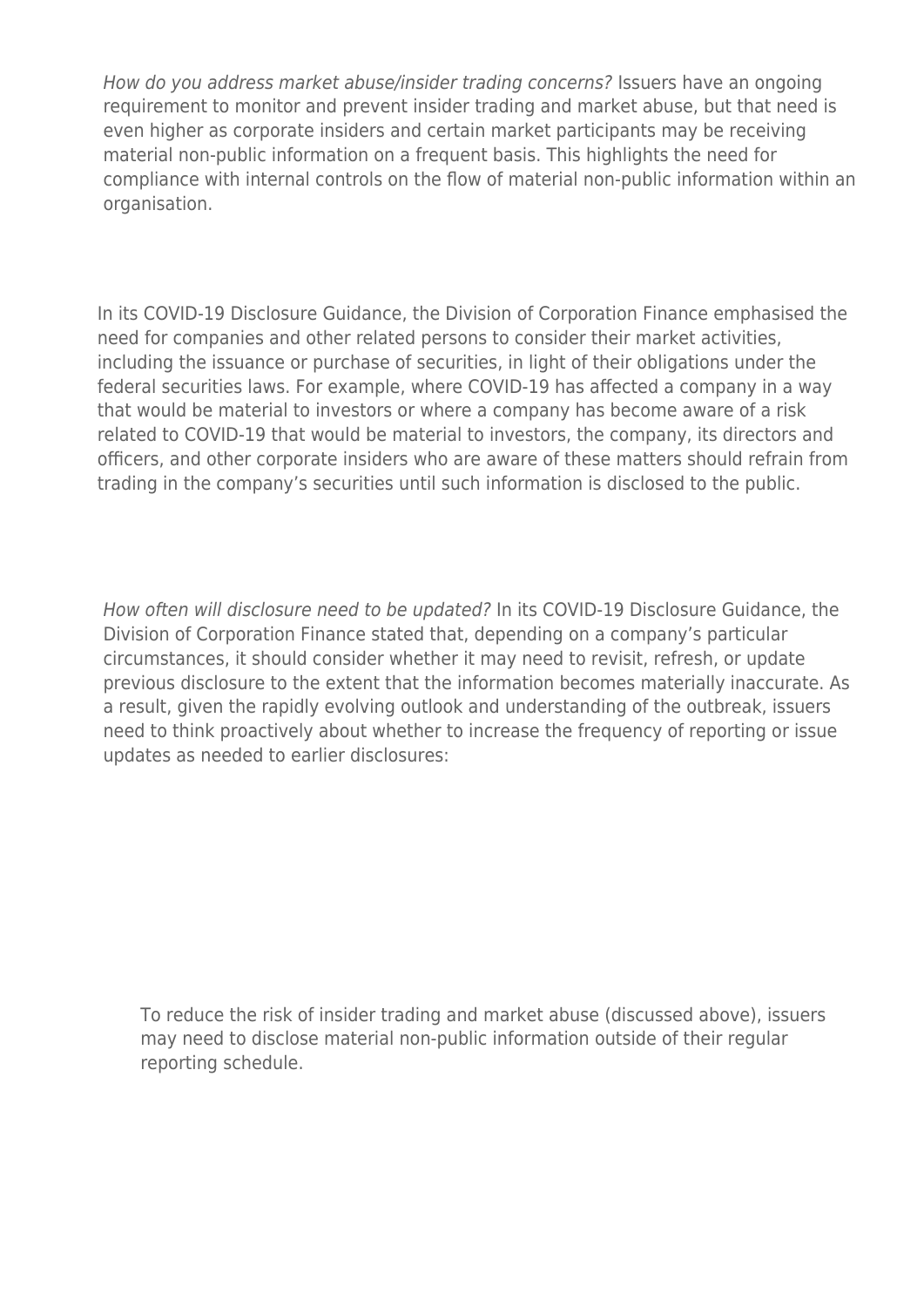Where previous public disclosures have become materially false as a result of subsequent developments, issuers may have a "duty to update" the market in light of the changed information. Issuers should work closely with counsel to identify forward-looking statements, including projections and guidance, and determine whether to update or withdraw them.

#### **CHALLENGES TO THE AUDIT PROCESS**

The ongoing and evolving COVID-19 impact will likely make it more difficult for companies and their auditors to complete the work required to maintain timely filings and companies will need to proactively address financial reporting matters earlier than usual. For example, to the extent a company or its auditors will need to consult with experts to determine how the evolving COVID-19 situation may impact its assets, including impairment of goodwill or other assets, it should consider engaging with those experts promptly so that its reporting remains as timely as possible, as well as complete and accurate.

However, the successful completion of a financial audit requires access to company information, personnel and often physical premises and documentation. In February 2020 the SEC acknowledged the difficulties some firms may face in providing this access, and urged issuers to be in close contact with their auditors and audit committees in order to achieve the requirements even as novel challenges emerge. Impacted issuers are also encouraged to contact the SEC to seek guidance and potential relief from certain requirements if needed.

Additionally, the SEC has also flagged the need to consider the applicability of ASC 855 (Subsequent Events). Issuers finalizing their financial disclosure should consider, in light of ASC 855, whether disclosure of any impact of COVID-19 is warranted in the notes to the financial statements.

#### **A NOTE REGARDING NON-GAAP MEASURES**

In its COVID-19 Disclosure Guidance, the Division of Corporation Finance highlighted that, to the extent a company presents a non-GAAP financial measure or performance metric to adjust for or explain the impact of COVID-19, it would be appropriate to highlight why management finds the measure or metric useful and how it helps investors assess the impact of COVID-19 on the company's financial position and results of operations. Furthermore, there may be instances where a GAAP financial measure is not available at the time of the earnings release because the measure may be impacted by COVID-19-related adjustments that may require additional information and analysis to complete. In these situations, a non-GAAP financial measure may need to be reconciled to preliminary GAAP results that either include provisional amount(s) based on a reasonable estimate, or a range of reasonably estimable GAAP results.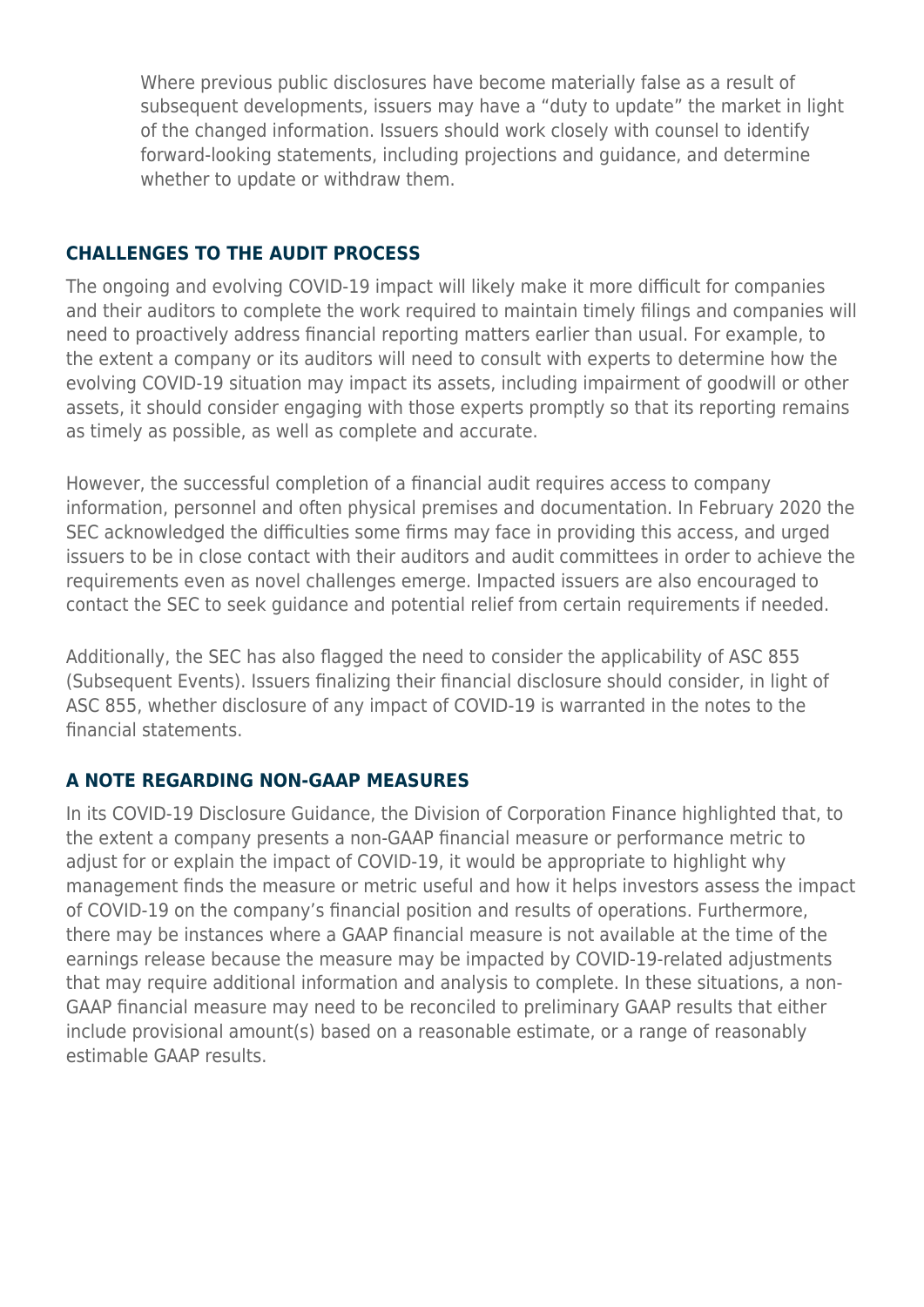However, the Division of Corporation Finance has stated that, if a company presents non-GAAP financial measures that are reconciled to provisional amount(s) or an estimated range of GAAP financial measures in reliance on the above position, it should limit the measures in its presentation to those non-GAAP financial measures it is using to report financial results to the Board of Directors. The Division reminded companies that it is not appropriate for a company to present non-GAAP financial measures or metrics for the sole purpose of presenting a more favourable view of the company. Rather, companies should use non-GAAP financial measures and performance metrics for the purpose of sharing with investors how management and the Board are analysing the current and potential impact of COVID-19 on the company's financial condition and operating results. Also, if a company presents non-GAAP financial measures reconciled to provisional amount(s) or an estimated range of GAAP financial measures, it should explain, to the extent practicable, why the line item(s) or accounting is incomplete, and what additional information or analysis may be needed to complete the accounting.